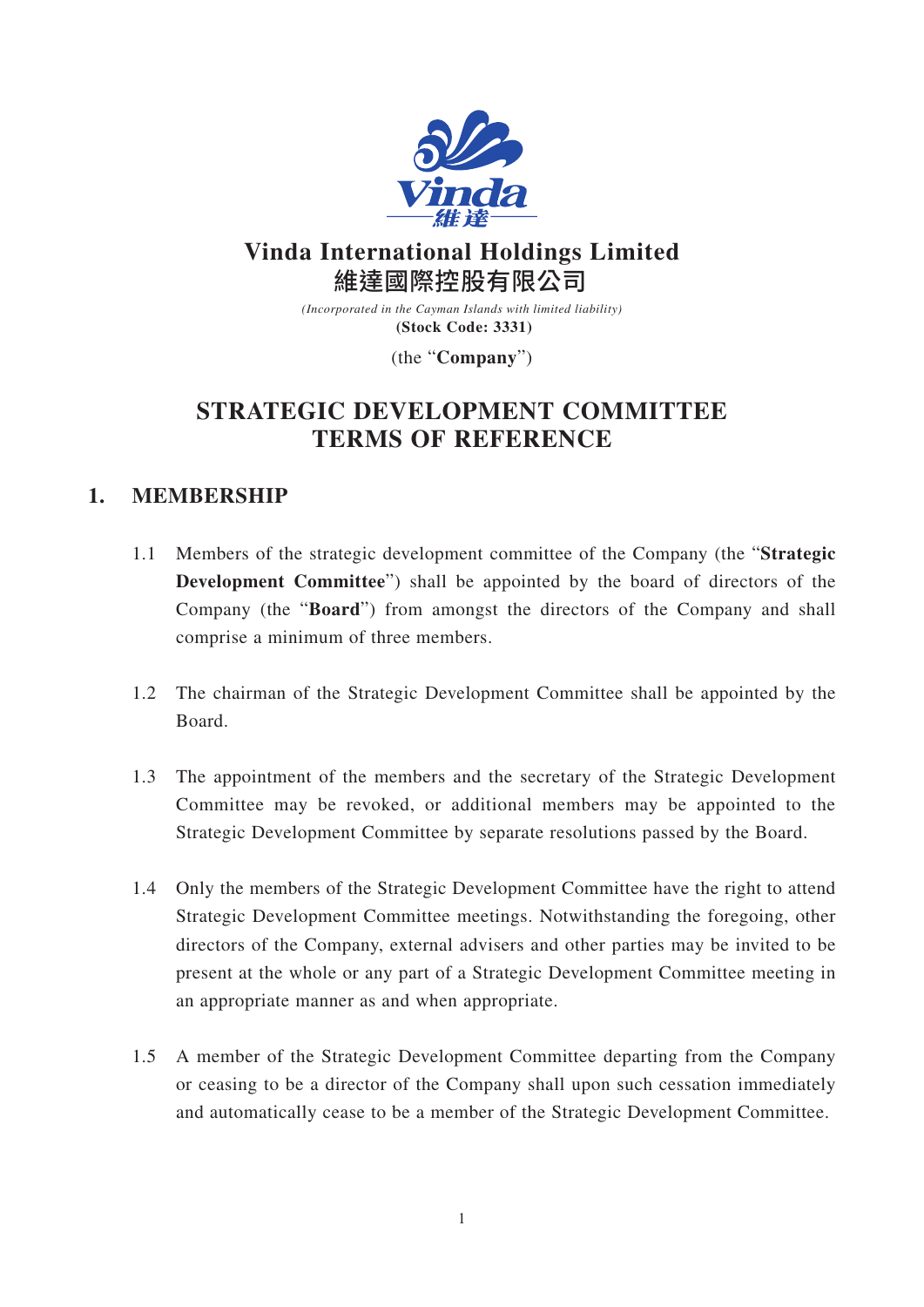#### **2. SECRETARY**

The company secretary of the Company or his/her delegate shall be the secretary of the Strategic Development Committee (the "**Secretary**").

## **3. FREQUENCY OF MEETINGS**

Meetings of the Strategic Development Committee meetings shall be held as and when deemed to be necessary by the chairman of the Strategic Development Committee, but not less than once a year.

## **4. NOTICES OF MEETINGS**

- 4.1 Unless otherwise agreed by all the Strategic Development Committee members, a meeting of the Executive Committee shall be called with at least three days' prior notice specifying the date, time and venue/method of the meeting.
- 4.2 A member of the Strategic Development Committee may at any time request the Secretary to summon a meeting of the Strategic Development Committee. Notice shall be given to each member of the Strategic Development Committee orally in person or in writing or by telephone or by facsimile or electronic transmission at the telephone number or facsimile number or address or e-mail address from time to time notified to the Secretary by such member of the Strategic Development Committee or by such other means as the members may from time to time determine. Any notice given orally shall be confirmed in writing.
- 4.3 Strategic Development Committee meetings shall be convened by the Secretary.
- 4.4 Unless waived by all members of the Strategic Development Committee, an agenda of the matters to be discussed shall be sent to each member of the Strategic Development Committee at least three days before the date of the meeting. Meeting documents including such meeting agenda shall be sent to the members of the Strategic Development Committee and other appropriate attendees at the same time.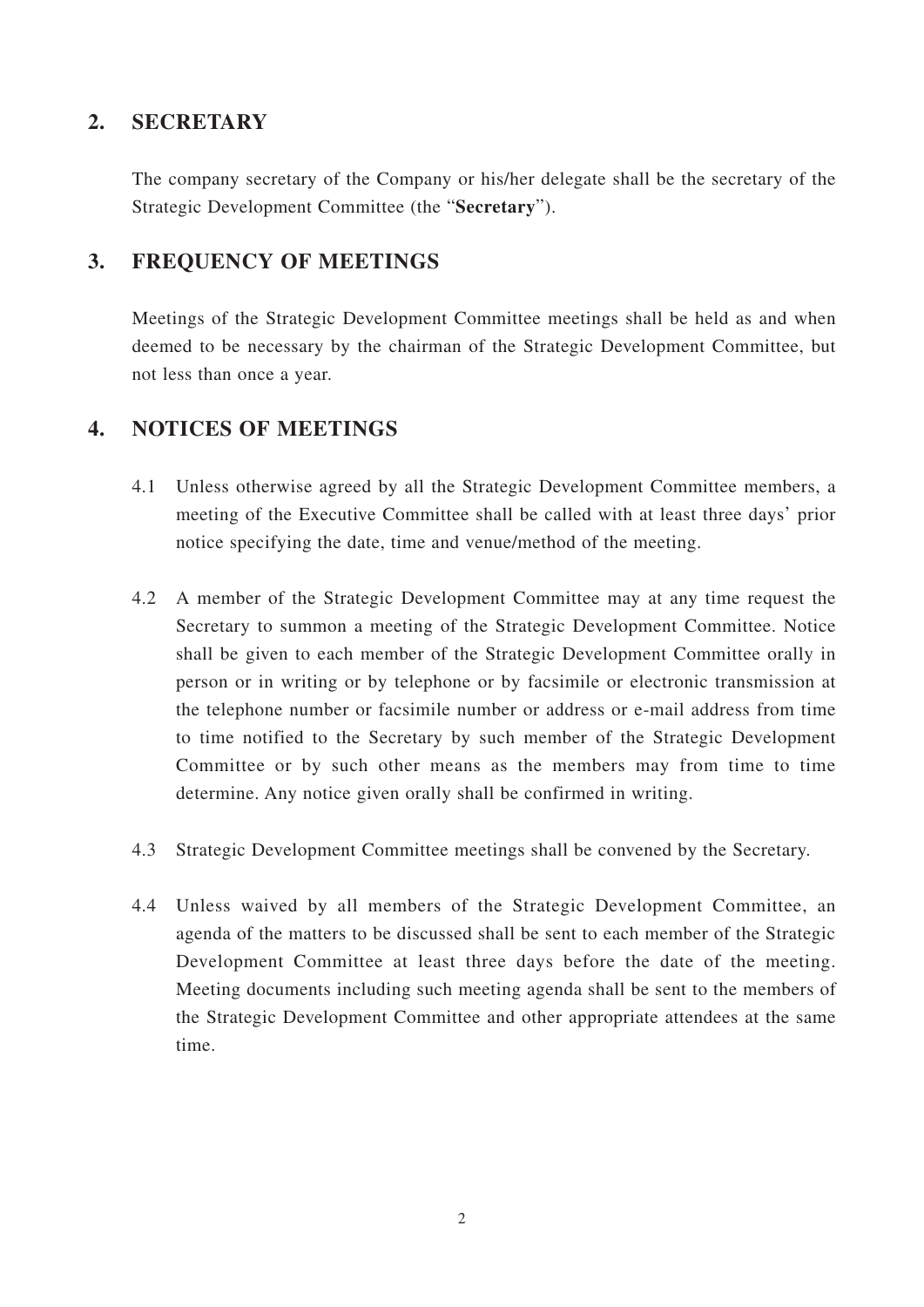## **5. PROCEEDINGS OF MEETINGS**

- 5.1 The quorum of a Strategic Development Committee meeting shall be two members. Strategic Development Committee meetings duly convened with the necessary quorum present shall have the power to exercise all or any authorities, powers and discretion granted to or exercisable by the Strategic Development Committee. A meeting chairman should be elected if the Strategic Development Committee chairman cannot attend the meeting.
- 5.2 Members of the Strategic Development Committee may participate in a meeting of the Strategic Development Committee by means of a conference telephone or other communications equipment through which all persons participating in the meeting can hear each other and participation in a meeting pursuant to this provision shall constitute presence in person at such meeting.
- 5.3 Resolutions proposed at any Strategic Development Committee meeting shall be passed by the majority of the members present at the meeting. In the case of an equality of votes, the chairman of the Strategic Development Committee shall have the casting vote.

## **6. WRITTEN RESOLUTIONS**

Subject to the Rules Governing the Listing of Securities on The Stock Exchange of Hong Kong Limited as amended from time to time (the "**Listing Rules**") and the articles of association of the Company, resolutions of the Strategic Development Committee may be passed by all members of the Strategic Development Committee in writing.

#### **7. AUTHORITIES**

The Strategic Development Committee is authorised by the Board to review any matter under these Terms of Reference.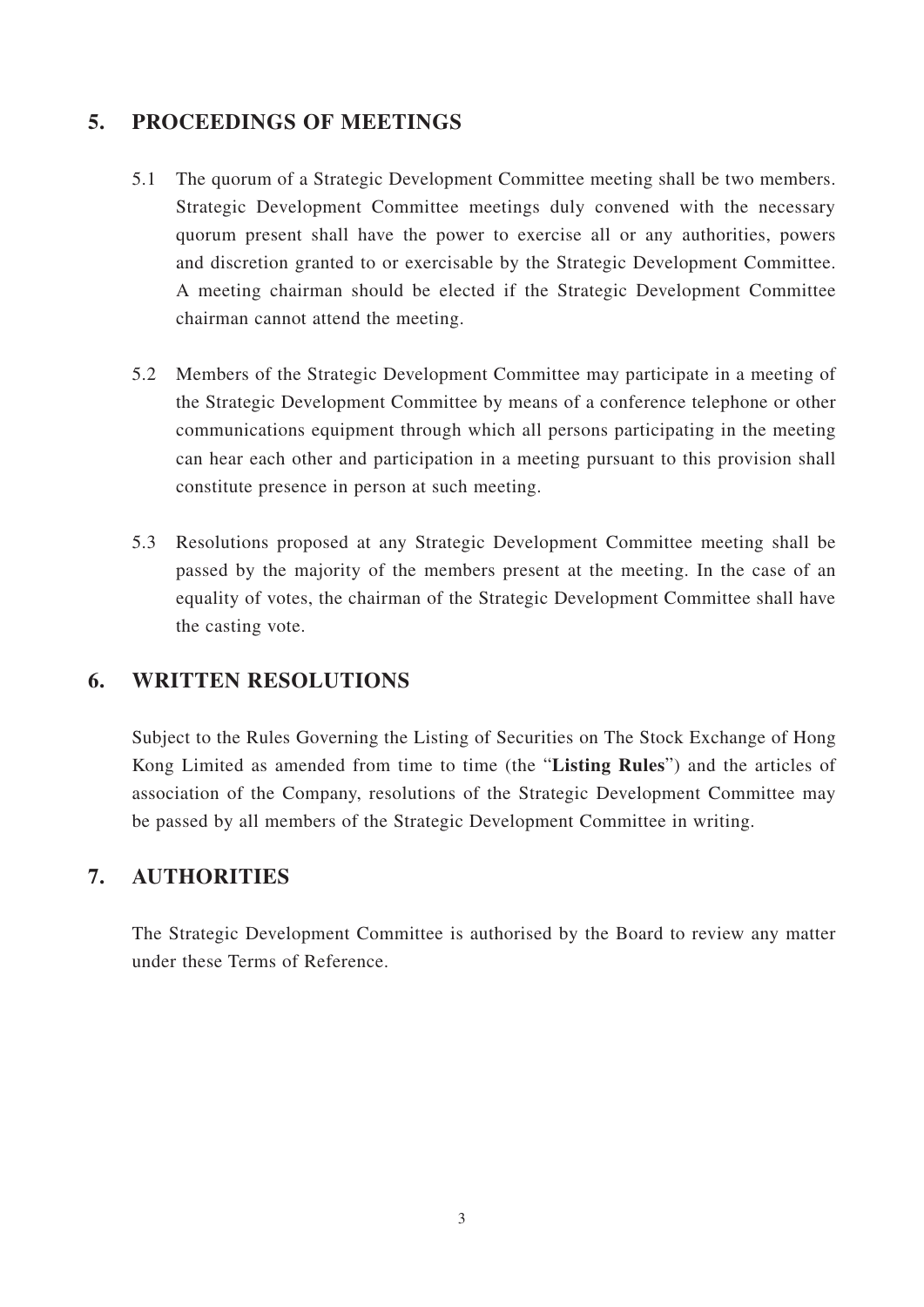#### **8. RESPONSIBILITIES AND DUTIES**

The responsibilities and duties of the Strategic Development Committee shall be:

- (a) to advise on strategy of the Company and its subsidiaries (the "**Group**"), namely to review and advise the mid to long term strategic positioning, business plans, brand strategies, investment decisions and mergers and acquisitions of the Group and make recommendations to the Board/Executive Committee of the Company;
- (b) to monitor, review and advise the implementations of strategic plans;
- (c) to report to the Board on its decisions or recommendations, unless there are legal or regulatory restrictions on its ability to do so (such as a restriction on disclosure due to regulatory requirements); and
- (d) to carry out any other duties assigned by the Board.

#### **9. MINUTES OF MEETINGS**

- 9.1 The Secretary shall record all proceedings and resolutions of all meetings of the Strategic Development Committee, including the names of those attended and present, prepare and keep minutes recording in sufficient detail the matters considered and decisions reached, including any concerns raised by directors or dissenting views expressed.
- 9.2 The Secretary shall circulate the draft and final versions of minutes of meetings and all written resolutions of the Strategic Development Committee to all members of the Strategic Development Committee for their comment and records within reasonable time after the meeting or the passing of the written resolutions.

# **10. CONTINUING APPLICATION OF THE ARTICLES OF ASSOCIATION OF THE COMPANY**

The articles of association of the Company regulating the meetings and proceedings of the Directors so far as the same are applicable and not inconsistent with the provisions of these Terms of Reference shall apply to regulate the meetings and proceedings of the Strategic Development Committee.